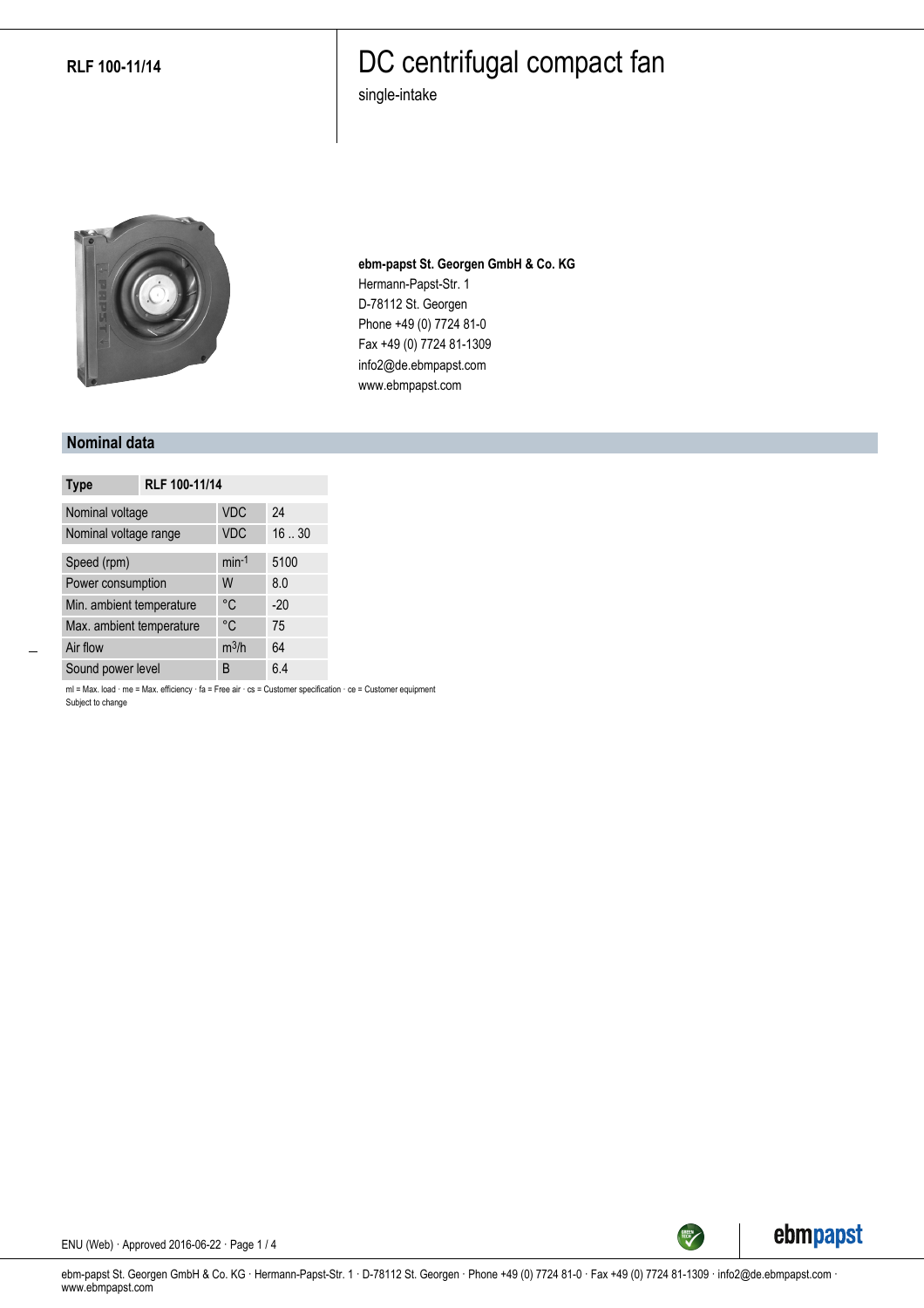**RLF 100-11/14**

# DC centrifugal compact fan

single-intake

### **Technical description**

| <b>General description</b>  | Optional cap for outlet opening                                                        |
|-----------------------------|----------------------------------------------------------------------------------------|
|                             | Backward-curved impeller                                                               |
| Weight                      | $0.320$ kg                                                                             |
| <b>Dimensions</b>           | 127 x 127 x 25 mm                                                                      |
| Impeller material           | Glass-fiber reinforced plastic                                                         |
| <b>Housing material</b>     | Scroll housing made of glass-fiber reinforced plastic, housing base made of galvanized |
|                             | sheet steel.                                                                           |
| <b>Airflow direction</b>    | Axial intake, radial discharge from outlet.                                            |
| Direction of rotation       | Clockwise, viewed toward rotor                                                         |
| <b>Storage</b>              | <b>Ball bearing</b>                                                                    |
| Service life L10 at 40 °C   | 80000h                                                                                 |
| Service life L10 at maximum | 30000 h                                                                                |
| temperature                 |                                                                                        |
| Cable                       | With leads AWG 22, TR 64                                                               |
| <b>Motor protection</b>     | Protection against reverse polarity and blocked rotor.                                 |
| Locked-rotor protection     | Electronic locked-rotor and overload protection.                                       |
| Approval                    | VDE, CSA, UL, CE                                                                       |
| <b>Option</b>               | Alarm signal                                                                           |



SREEN

ENU (Web) · Approved 2016-06-22 · Page 2 / 4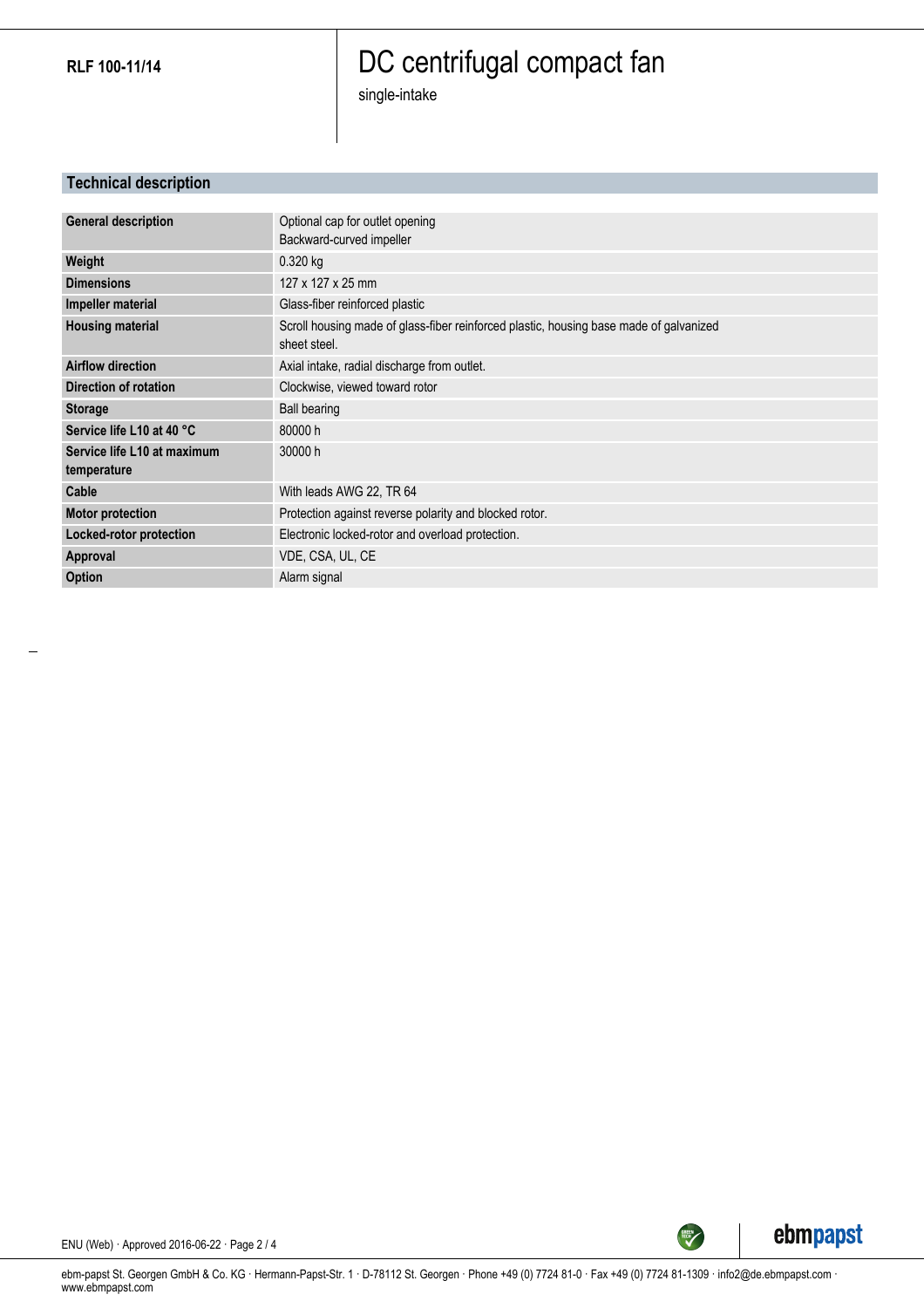# DC centrifugal compact fan

single-intake

### **Product drawing**





ENU (Web) · Approved 2016-06-22 · Page 3 / 4